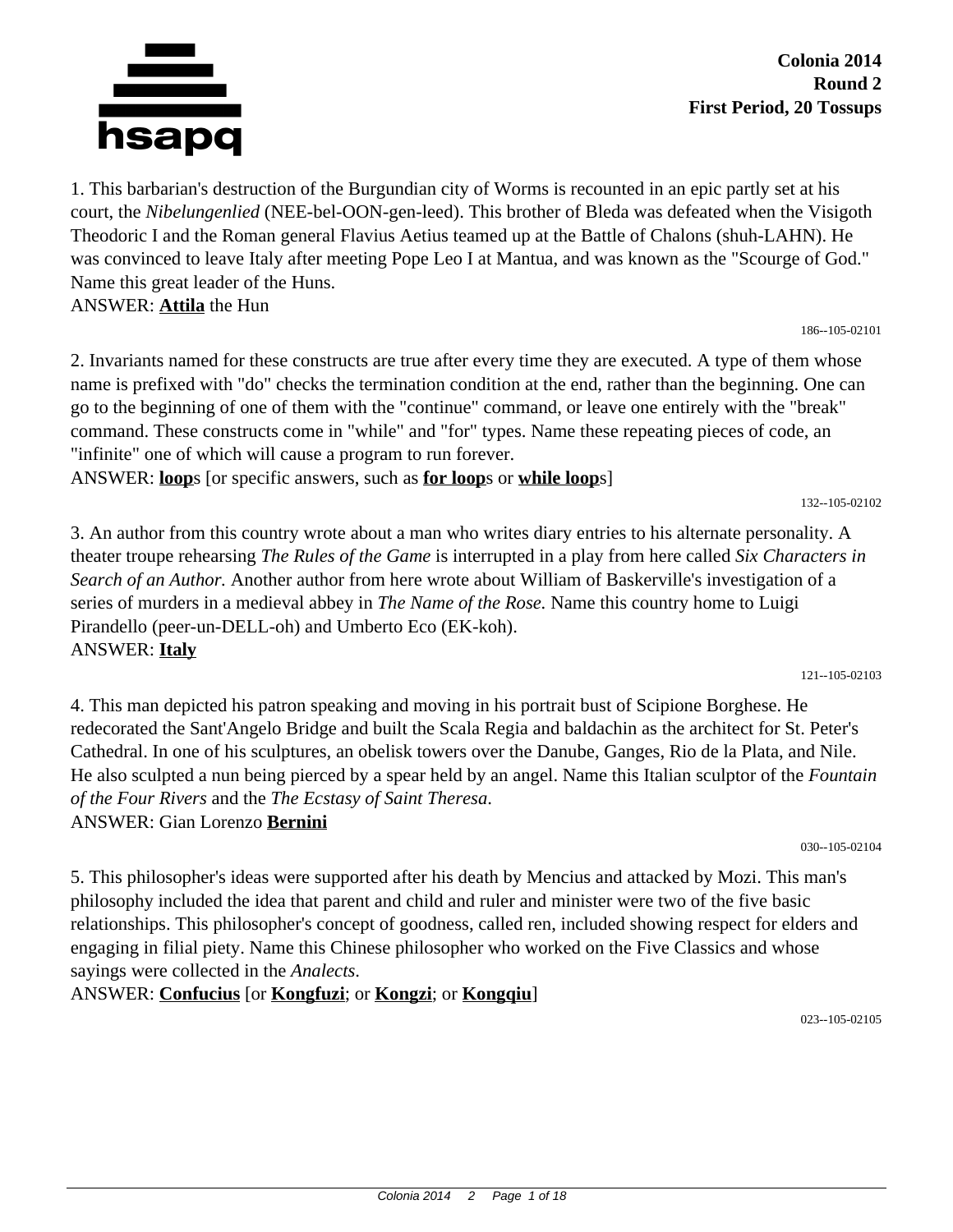6. A king of this name reigned for forty-five days before being killed by one of his father's concubines in a drunken stupor. Another king of this name attempted to build the Hall of a Hundred Columns and ordered the construction of the Gate of All Nations, and was ultimately betrayed by his minister Artabanus (art-uh-BAA-nus). That king of this name led his forces to defeat in the Battle of Plataea (pluh-TAY-uh) after building a pontoon bridge. Give this name of a Persian emperor who led his troops at Thermopylae (thur-MAH-puh-lye).

ANSWER: **Xerxes** (ZERK-seez)

7. Eustace of Boulogne tried to convince a commander during this battle to retreat right before Eustace was severely wounded. The victors of this battle pursued the other side into the Malfosse. During this battle, a defensive position was taken by the eventual losing side on Senlac Hill. The winning commander of this battle used fake retreats to draw soldiers out, and the losing commander may be depicted dying from an arrow to the eye on the Bayeux Tapestry. Name this battle lost by Harold Godwinson to the Normans under William the Conqueror in 1066.

ANSWER: Battle of **Hastings**

8. Periodic diffraction gratings were found to alter this phenomenon by Smith and Purcell, whose research led to the development of free electron lasers. The IceTop array at the IceCube Observatory uses this phenomenon to detect neutrinos. Analogous to a sonic boom, it causes the emission of a characteristic blue glow, which is often seen in nuclear reactors. It results when a charged particle travels through a medium faster than the speed of light in the medium. Identify this phenomenon named for a Russian physicist. ANSWER: Vavilov-**Cherenkov radiation** [or Vavilov-**Cherenkov effect**]

079--105-02108

023--105-02107

9. This type of literature was addressed to "Miss Nobody" and was written by Frances Burney. A famous author of this type of book was the Chief Secretary to the Admiralty under Charles II. Samuel Pepys (Peeps) wrote one of these in the 1600's, describing things like the Great Fire of London. After World War II, Otto Frank edited his daughter's type of this book describing life hiding from the Nazis. Name this literary genre in which the author writes about his or her daily activities. ANSWER: **diary** [or **journal**]

052--105-02109

10. Scott Sakaluk studied the chase-away form of this process, whose runaway form was proposed by Fisher, and confirmed by Kirkpatrick and Lande, when high genetic covariance was present. Bateman's principle states that it is dependent on gamete investment. Bowerbirds build elaborate structures in this process, which is prevalent in polygynous (pall-IDGE-in-iss) societies. Male-male competition and female choice are the two main forms of this process. Name this process in which organisms compete for and choose mates, which can be thought of as a special case of natural selection. ANSWER: **sexual** selection [prompt on natural **selection**]

124--105-02110

11. In the first of his *Plays Pleasant*, this author wrote about the Swiss man Bluntschli, who seeks refuge in the home of Bulgarian war hero during the Serbo-Bulgarian War. This author created a Greek scholar named Adolphe Cusins who inherits a munitions company from Andrew Undershaft. In his best-known play, Colonel Pickering bets Henry Higgins that Eliza cannot become a woman of manners. Name this Irish dramatist of *Arms and the Man*, *Major Barbara*, and *Pygmalion*. ANSWER: George Bernard **Shaw**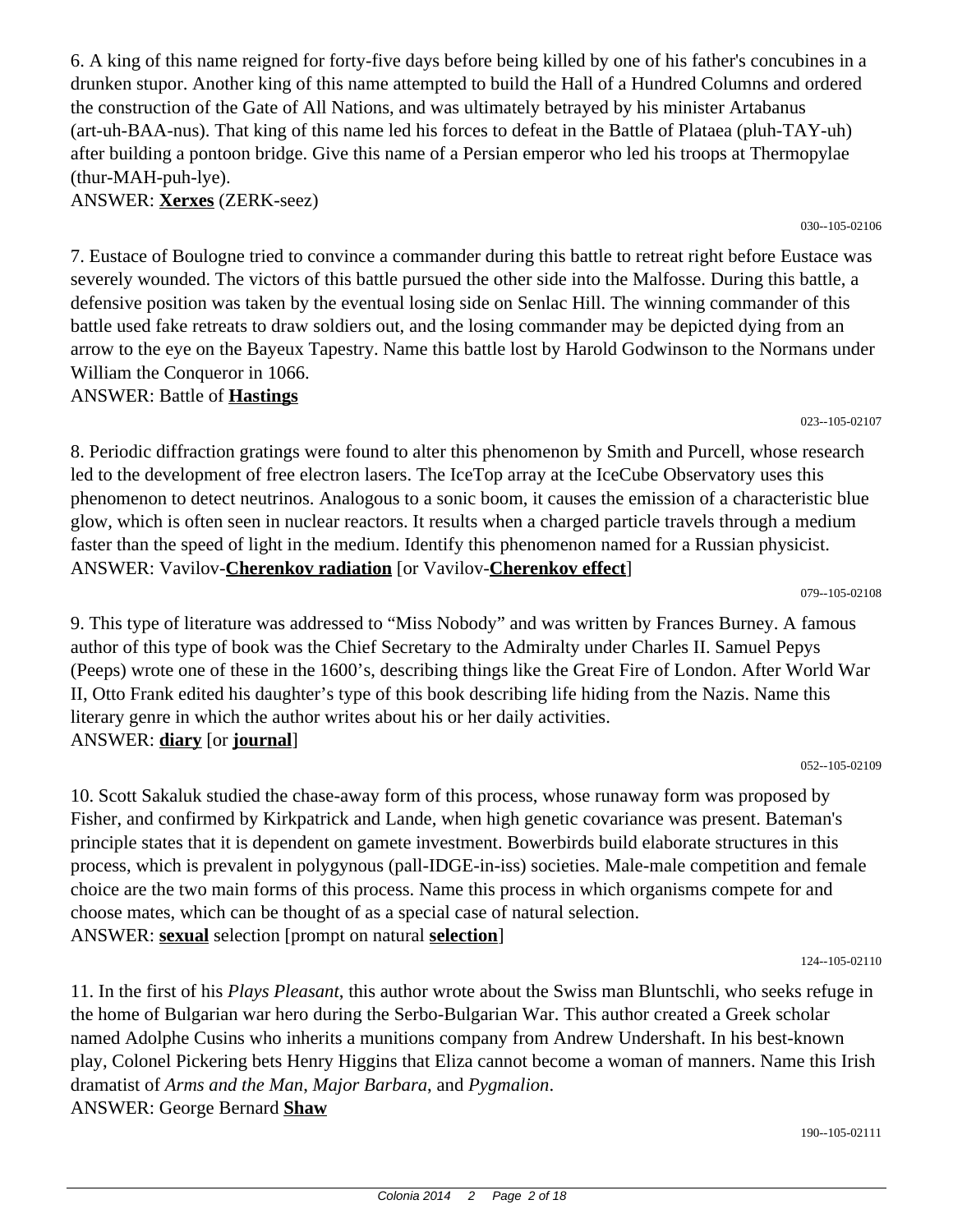12. The blind King John of Bohemia fought in this conflict, and John's motto was adopted by the winner of this war's Battle of Najera (nah-HER-uh). One side in this conflict lost most of its fleet in the Battle of Sluys (SLOYZ), and the Black Prince won at Poitiers (PWAH-tee-eh) in this war. It began with Edward III's claim on a throne occupied by the House of Valois (val-WAH). Name this war during which Joan of Arc was burned at the stake, which was waged for roughly a century.

# ANSWER: **Hundred Years** War [or **Guerre de Cent Ans**]

13. After playing "Diminuendo and Crescendo in Blue" at the 1956 Newport Jazz Festival, this man returned to prominence. For a Carnegie Hall performance, this man wrote the jazz symphony *Black, Brown, and Beige*. This man's orchestra popularized such songs as "Mood Indigo." His signature tune was "Take the 'A' Train" and he composed "It Don't Mean a Thing (If It Ain't Got That Swing)." Name this jazz musician nicknamed "Duke."

ANSWER: Edward Kennedy "Duke" **Ellington**

14. A failed conspiracy to overthrow this man was orchestrated by the Marquis of Cinq-Mars. His rival Marie de Medici was exiled to Compiegne (comp-YEN) in the "Day of the Dupes." After his death in 1642, he was succeeded by Jules Mazarin. He was criticized for allying with Protestant countries during the Thirty Years War. Identify this powerful cleric who served as Chief Minister of France under Louis XIII. ANSWER: Cardinal **Richelieu** [or Armand Jean du **Plessis**]

145--105-02114

15. The McLaren Vale and Barossa Valley of this country are known for their shiraz wines. This country was the site of mines in the Golden Mile of its western city of Kalgoorlie. Polish explorer Pawel Strzelecki (struh-LECK-ee) was the first man to climb this country's highest peak, Mount Kosciuszko. This country's city Alice Springs is the nearest to the rock formation known as either Uluru or Ayers Rock. Name this country that is the only one to also be a continent and whose western half is mostly made up of the Outback, which is the home of many kangaroos.

ANSWER: Commonwealth of **Australia**

16. One of these two divine characters sent a giant crab named Carcinus (car-KEEN-us) to attack the feet of the other. The Milky Way originated from the breast of one of these two characters after she angrily stopped suckling the other. One of these mythical beings tried to prevent the other's birth by tying up Alcmene's (alk-MEE-neez) legs. When that failed, she dispatched two snakes to kill the other of these characters. Name both the cow-eyed Greek goddess and the strongman she forced to perform twelve labors. ANSWER: **Hera** and **Heracles** [or **Juno** and **Hercules**; or **Hera** and **Hercules**; or **Juno and Heracles**; any combination of acceptable answers may be given in either order, but do not accept or prompt if only one answer is given]

079--105-02116

023--105-02115

17. The enzyme named after these things is absent in Cri du chat (CREE do sha) syndrome and was discovered in *Tetrahymena*. That enzyme, hTERT, adds TTAGGG to the ends of these things in humans, similar to what occurs in cancer cells. These things are subject to the end replication problem, and when very short, they lead to cellular senescence (suh-NESS-unce). The discovery of these things by Elizabeth Blackburn explained Leonard Hayflick's theory that cells could only divide a finite number of times. Identify these series of repeating nucleotides at the ends of chromosomes. ANSWER: **telomere**s

233--105-02117

052--105-02113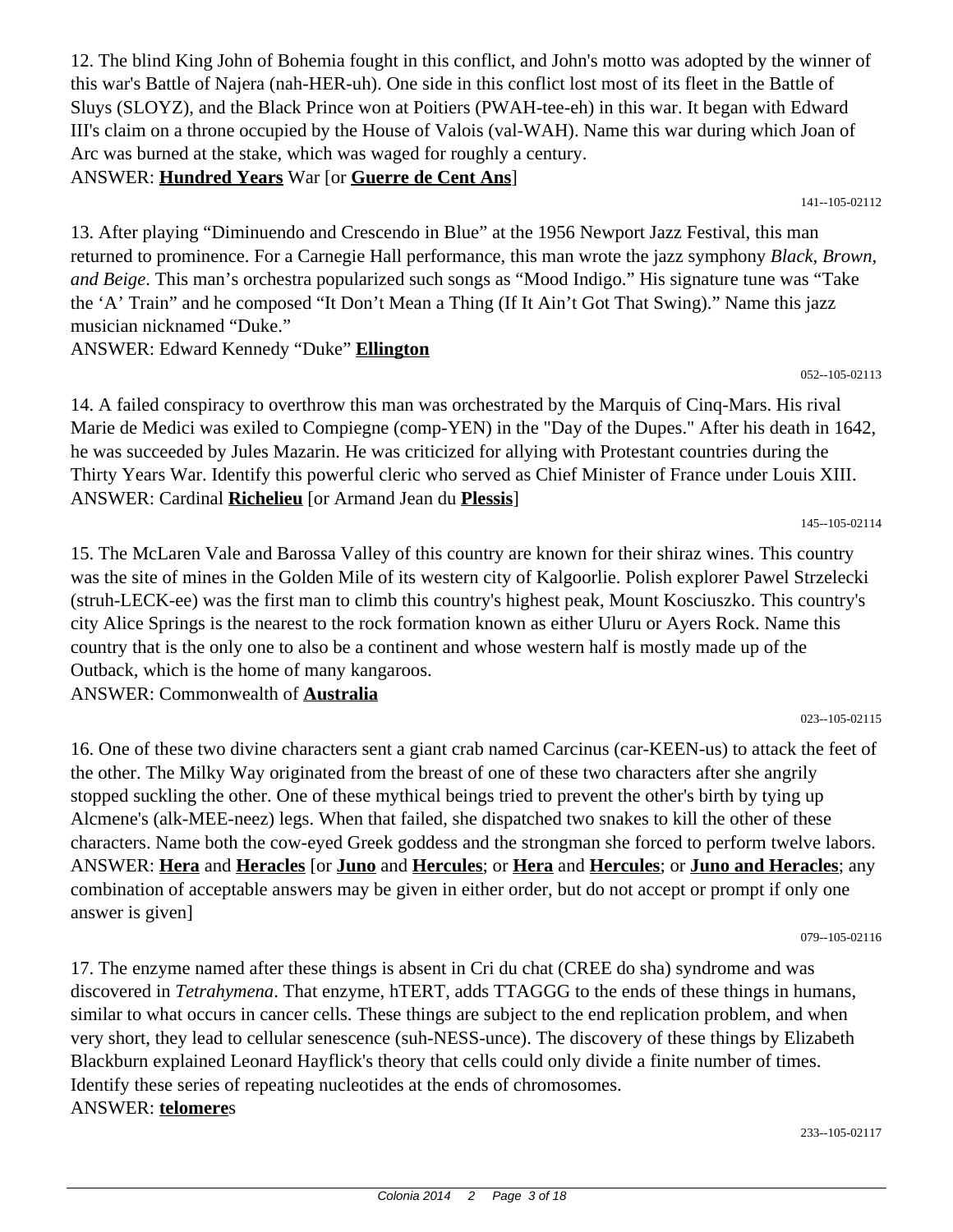18. Johannes Brahms's third piece in this genre repeatedly references the "fate" motif of Beethoven's Fifth Symphony. Frederic Chopin wrote a piece in this genre whose third movement is a famous funeral march. Ludwig van Beethoven's pieces in this genre include the difficult "Appassionata" and one titled "quasi una fantasia" nicknamed for the moonlight on Lake Lucerne. Name these pieces for a solo keyboard instrument traditionally contrasted with rhythm-dominated toccatas.

ANSWER: **piano sonata**s [prompt on **sonata**s]

080--105-02118

19. This effect explains the results of the Rossi-Hall experiment, which measured muons reaching the surface of the Earth. By using the transverse Doppler Effect, the Ives-Stilwell experiment confirmed the existence of this effect, which is directly proportional to the Lorentz factor. This effect is the cause of a paradox in which a twin in a near-light speed rocket ship can leave and return to Earth younger than a twin who never left Earth. Name this consequence of special relativity that results in clocks "slowing" down at relativistic velocities.

ANSWER: **time dilation** [prompt on special **relativity** until it is read]

149--105-02119

20. This god's son Vali was turned into a wolf that kills Narfi, another son of this god. A goat was used by this god in order to make Skadi laugh. Heimdall and this god are fated to kill one another during Ragnarok. Frigg told this god that only mistletoe could harm her son Balder. This god's wife Sigyn (SIG-in) stays by his side to catch venom that drips towards his face, which was his punishment from the Aesir (EY-seer). Name this shape-shifting Norse god known for being an untrustworthy trickster. ANSWER: **Loki**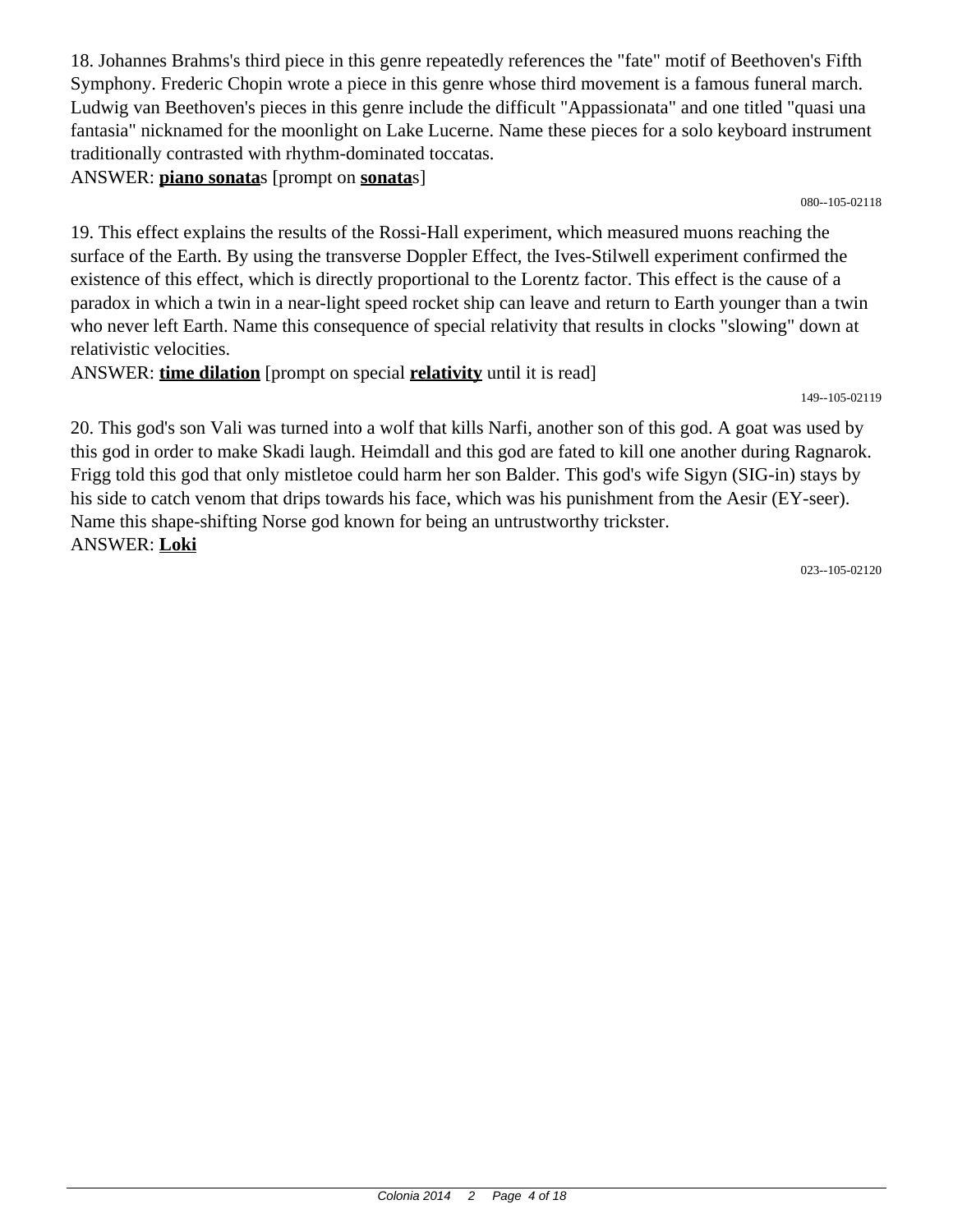

1. A seventy-four-minute Wilhelm Furtwangler recording of this symphony is sometimes cited as the specific reason why CDs have a seventy-four-minute playing time. Leonard Bernstein conducted a version of it at the Brandenburg Gate to celebrate the fall of the Berlin Wall. This symphony ends with lyrics referencing a "beautiful spark of divinity" and "daughter from Elysium," performed by vocalists singing words taken from Friedrich Schiller's poem "Ode to Joy." Name this final complete symphony of Ludwig van Beethoven.

ANSWER: **Choral** symphony [or **Beethoven's Ninth** Symphony; Beethoven is not needed after being mentioned; do not accept or prompt on "Ode to Joy"]

052--105-02121

2. This character notes that his friend "jests at scars that never felt a wound" and wishes he was a glove upon his lover's hand. This character is the addressee of a speech about the fairy's midwife, Queen Mab. Friar John is detained from giving this character a note, which causes him to kill Paris and take an apothecary's poison while in his lover's "crypt". Name this friend of Benvolio and Mercutio, a Montague "star-cross'd" lover of Juliet.

ANSWER: **Romeo** Montague

3. One novel by this author climaxes when a falling bookcase kills Leonard Bast, who had previously had an affair with Helen Schlegel. In another of this author's novels, Lucy Honeychurch returns to Florence with George Emerson after deciding not to marry the richer Cecil Vyse. This author of *Howard's End* created Adela Quested, an Englishwoman who accuses the Indian Dr. Aziz of raping her in the Marabar Caves. Name this English author of *A Room with a View* and *A Passage to India*. ANSWER: Edward Morgan **Forster**

080--105-02123

190--105-02122

4. In one of this man's operas, a character steals the baby of Count di Luna, and the most famous song is performed by Azucena (ohd-zoo-CHAIN-uh) and the other gypsies. In another of this composer's operas, the title jester discovers that his daughter has been killed shortly after he hears a duke singing about fickle women. This man composed arias such as the "Anvil Chorus" and "La donna e mobile," and an opera about an Ethiopian princess. Name this Italian composer of *Il trovatore* (TROH-vuh-TOR-ey), *Rigoletto*, and *Aida* (eye-EE-duh).

ANSWER: Giuseppe **Verdi**

052--105-02124

5. In rituals involving these items, the phrase "l'had'lik neir" (luh-HOD lick-NAIR) is used. A ritual involving two of these items uses one of them to fulfill the commandment "remember" and the other to fulfill the commandment "observe." A hand is waved over these items and then used to cover the eyes by a woman who uses them at the start of Shabbat. In another Jewish holiday, these items include the "shamash," and an additional one is used on each of eight days. Identify these items which are placed in a menorah on Hannukah and lit. ANSWER: **candle**s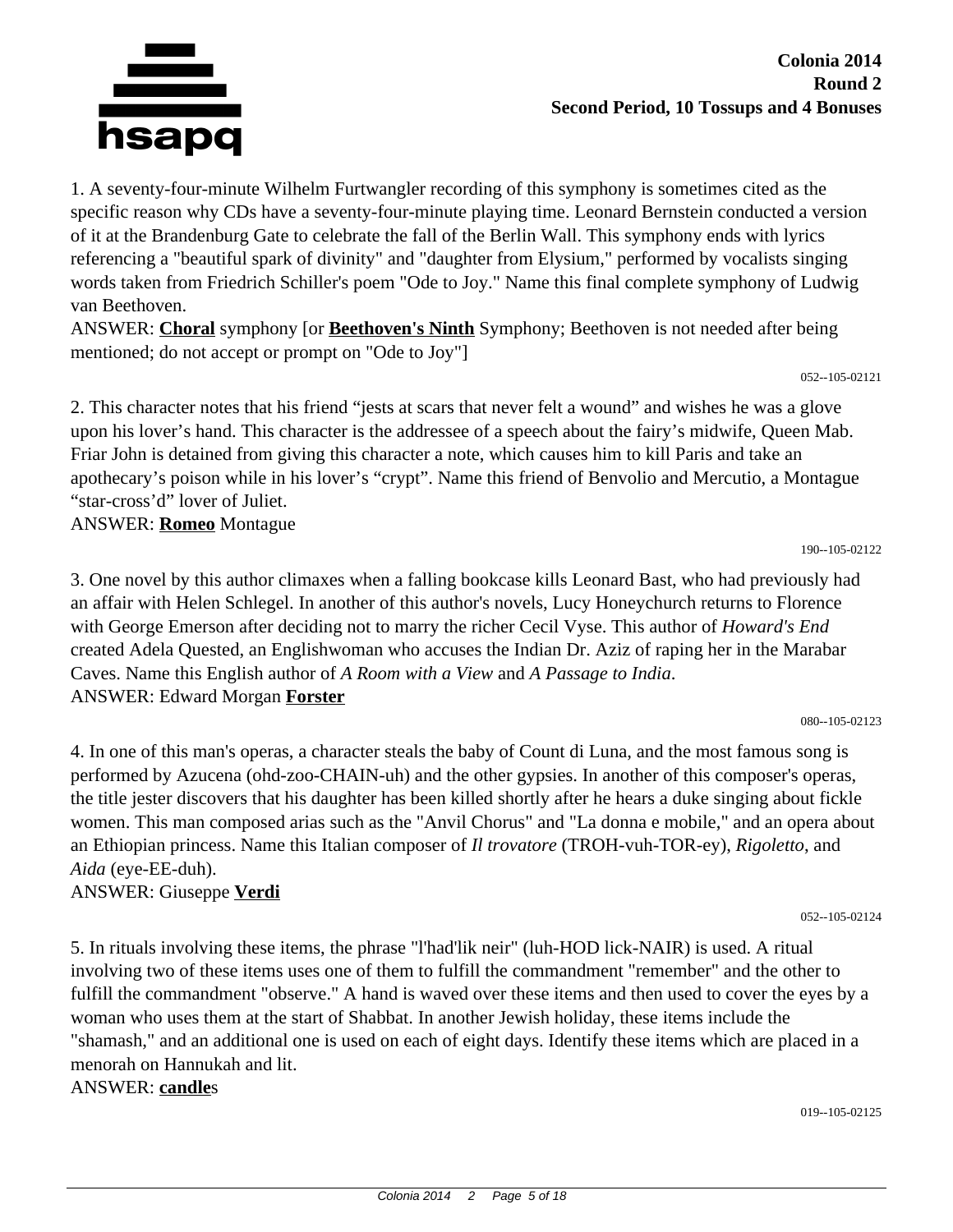6. This object is judged to be "more loathsome" even though its owner tries "the denial of self." This object is created by Basil Hallward, who is murdered by his patron. It is last seen displaying "exquisite youth and beauty" as a "withered" and "wrinkled" man lies nearby with a knife in his heart. That occurs after this object is stabbed after developing an aged appearance as its subject sins and remains youthful. Name this piece of artwork that is the title object in an Oscar Wilde novel. ANSWER: **picture of Dorian Gray** [accept synonyms for "picture" like "portrait"]

052--105-02126

7. In this story, one character praises his wife for her beef stew while she daydreams about the fancy life. Another character in this story is elated at first after receiving an invitation to a ball held by the Ministry of Education. The protagonist of this story visits Madame Forestier (for-EST-ee-ay) in order to borrow the title object. Name this short story in which Mathilde replaces the title piece of fake jewelry, written by Guy de Maupassant (GEE duh MOH-puh-sahnt). ANSWER: "The **Necklace**" [or "La **Parure**"]

227--105-02127

023--105-02128

8. This MLB team's ballpark has stands in left field called the Crawford Boxes. During the 1990s and early 2000s, this team's lineup included the "Killer Bs," comprised of Derek Bell, Lance Berkman, Craig Biggio, and Jeff Bagwell. Tal's Hill and a train on a track above left field are features of this team's Minute Maid Park. In 2013, this team drafted Mark Appel first overall and moved into the American League. Name this MLB team that plays the Lone Star Series against its in-state rival Texas Rangers. ANSWER: **Houston** Astros [or Houston **Astros**]

9. This thinker posited that material, formal, efficient, and final causes were present in all things. He claimed that the only non-material form was the "Prime Mover." This man suggested that "eudaemonia" could be found by pursuing moderation in a manual named after his son, the *Nichomachean Ethics.* Name this tutor of Alexander the Great and most influential philosopher of Classical Greece, who wrote the *Politics* and *Poetics.* ANSWER: **Aristotle**

019--105-02129

10. This politician's 1971 election bid was grounded in a slogan for "eliminating poverty." She put her son in charge of an aggressive family planning program which controversially included sterilization quotas. She died en route to an interview with Peter Ustinov. Her authorization of Operation Blue Star, which was an attack on the Golden Temple of Amritsar, ultimately led to her assassination by her own Sikh bodyguards, after which she was succeeded by her son Rajiv. Identify this daughter of Jawaharlal (jah-WAH-hur-lol) Nehru and first female prime minister of India.

ANSWER: **I**ndira Priyadarshini **Gandhi** [prompt on **Gandhi**]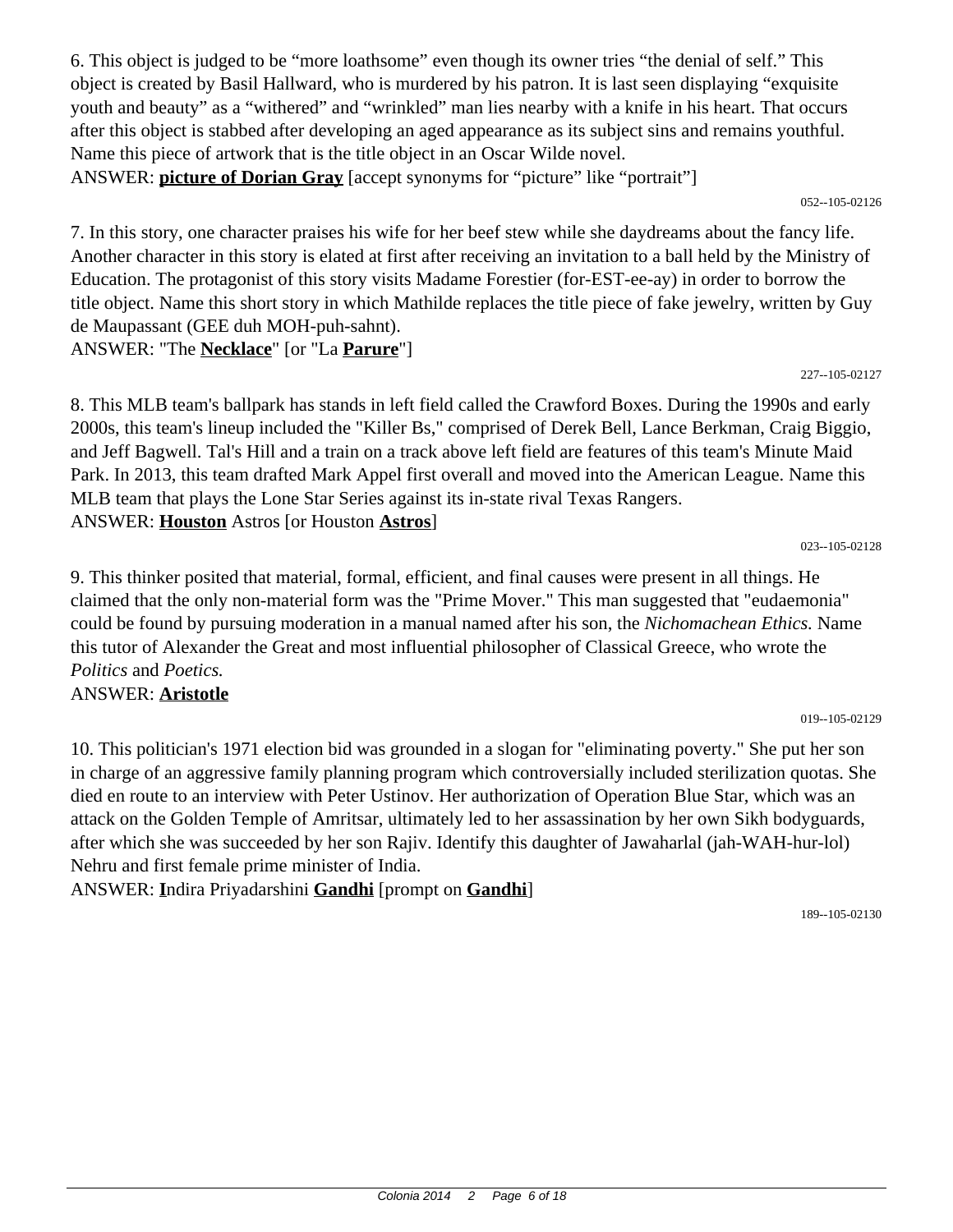1. Tell me about crises in world history.

[5] What event during the Carter administration that lasted for 444 days and included fifty-two Americans being held against their will in Tehran?

## ANSWER: **Iran hostage** crisis

[10] What Asian country captured the U.S. research ship the *Pueblo* in 1968?

ANSWER: **North Korea** [or **Democratic People's Republic of Korea**]

[15] In 2008, the terrorist group Lashkar e-Taiba committed a series of twelve bombing and shooting acts in what city in India?

## ANSWER: **Mumbai** [or **Bombay**]

[20] David Lloyd George\'s government fell after what 1922 crisis in which Turkey threatened to go to war with French and British ships in the Bosporus?

### ANSWER: **Chanak** Crisis

023--105-02101

2. Give these terms from evolutionary biology.

[5] Name the process by which mutation frequencies in a population change randomly, rather than due to selection.

ANSWER: genetic **drift**

[10] Name the effect in which a small population breaking off from a larger one results in a loss of diversity.

### ANSWER: **founder** effect

[15] What "trees" show the evolutionary relationships between species or other taxons?

### ANSWER: **phylogenetic** tree\_s

[20] What is the process of classifying species based on their evolutionary relationships, rather than using physical similarities as in Linnean classification?

#### ANSWER: **cladistics**

066--105-02102

3. Name these literary women.

[5] What Canadian wrote *The Handmaid's Tale* and other feminist fiction?

#### ANSWER: Margaret **Atwood**

[10] What is the common first name of Tom Buchanan's wife, who is Jay Gatsby's love interest, and a Ms. Miller who dies in a Henry James novel?

#### ANSWER: **Daisy**

[15] What beloved sister in *Little Women* dies young due to scarlet fever?

ANSWER: **Beth** March [or **Elizabeth**]

[20] What author created such fictional female characters as Topsy and Evangeline St. Clare?

ANSWER: Harriet Beecher **Stowe** [or **Beecher**]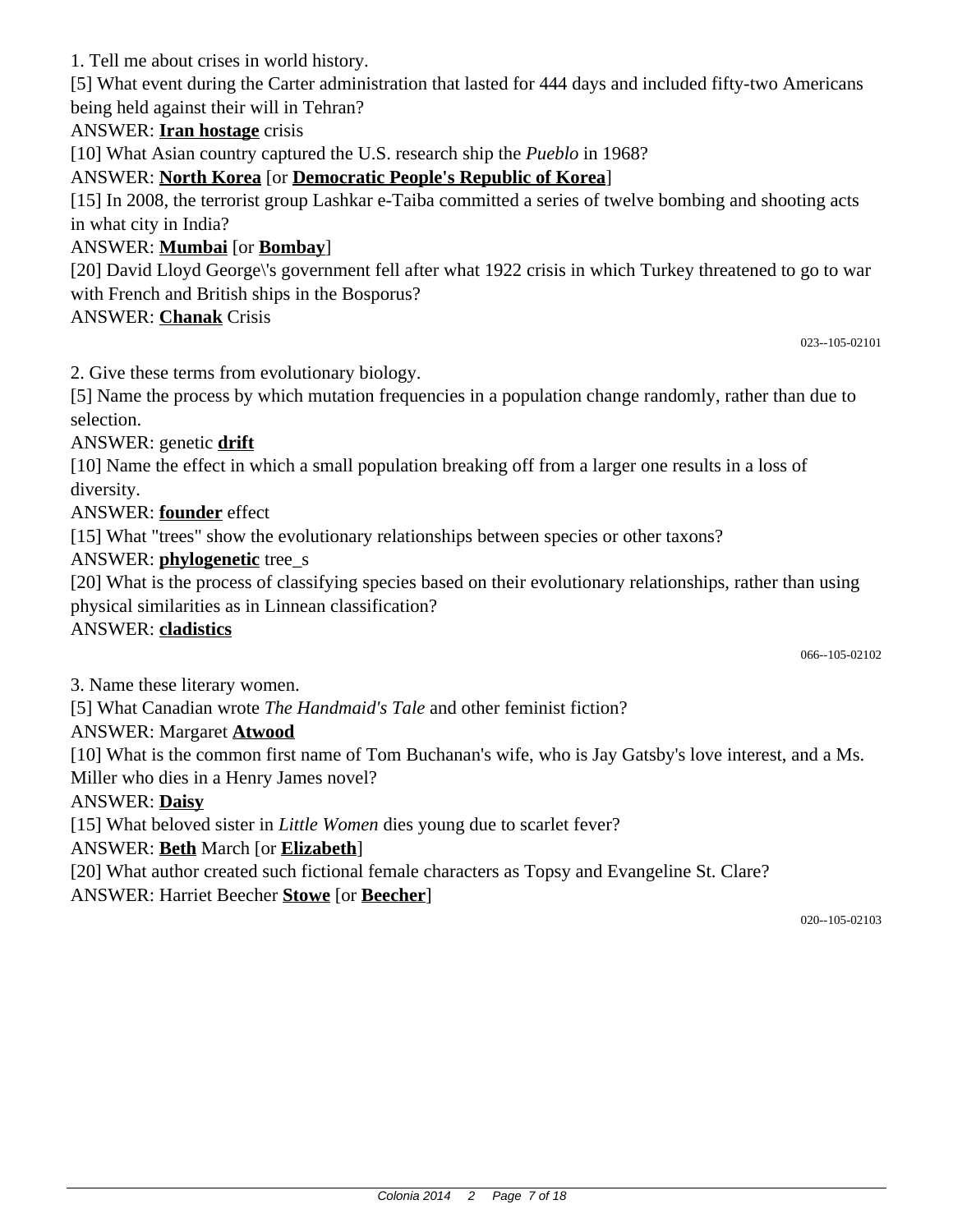4. Name these rivers.

[5] The "White" and "Blue" meet at Khartoum to form what African river, the longest in the world? ANSWER: **Nile** [or White **Nile**; or Blue **Nile**]

[10] What longest river in Canada rises out of the Great Slave Lake and flows northward into the Beaufort Sea?

ANSWER: **Mackenzie** River

[15] What river flows through Lake Geneva on its way southward to the Mediterranean Sea? ANSWER: **Rhone** River

[20] What strangely named river flows through the Texas panhandle and traverses all of Oklahoma lengthwise as the longest tributary of the Arkansas?

ANSWER: South **Canadian** River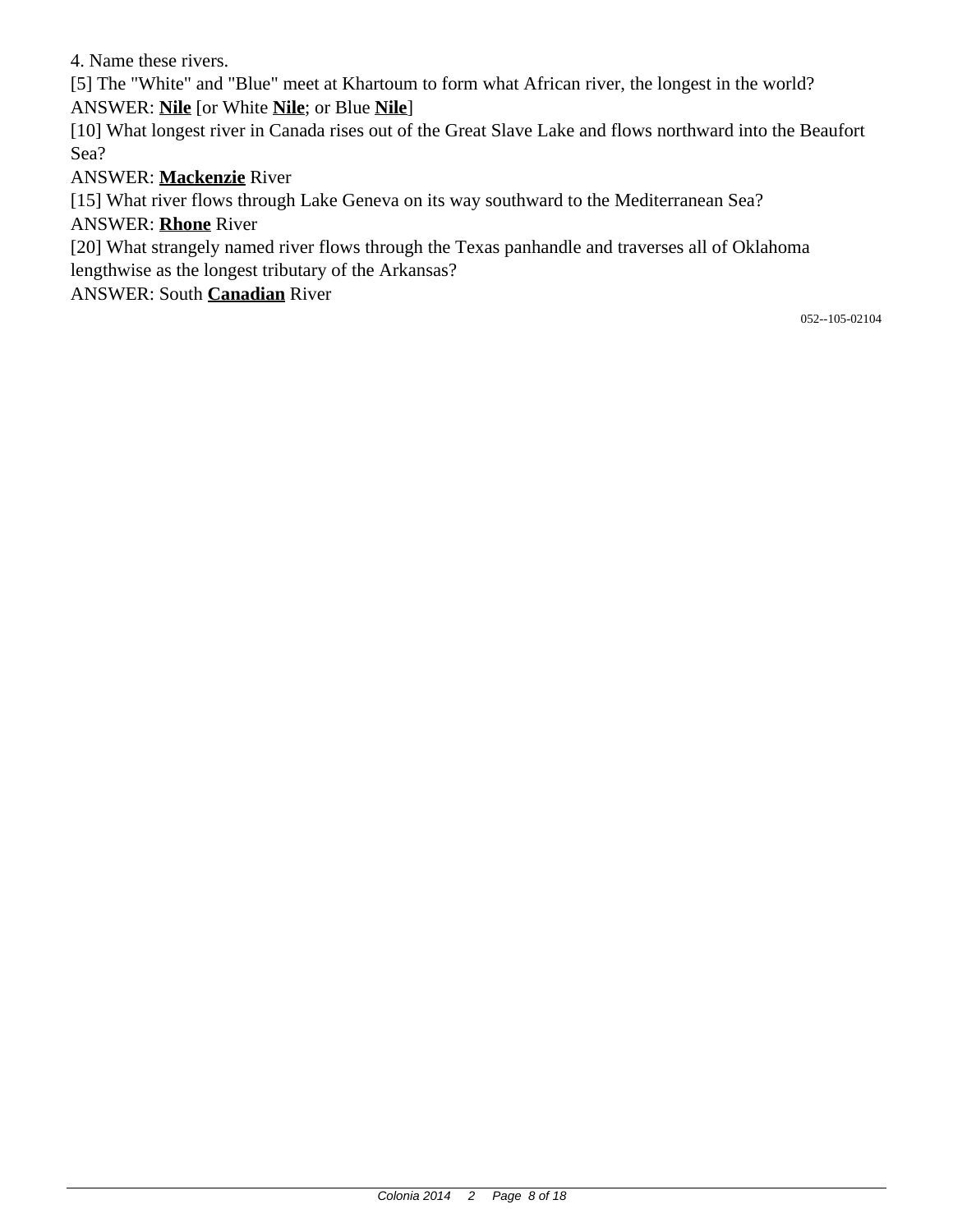

**Letter T Letter S Letter H**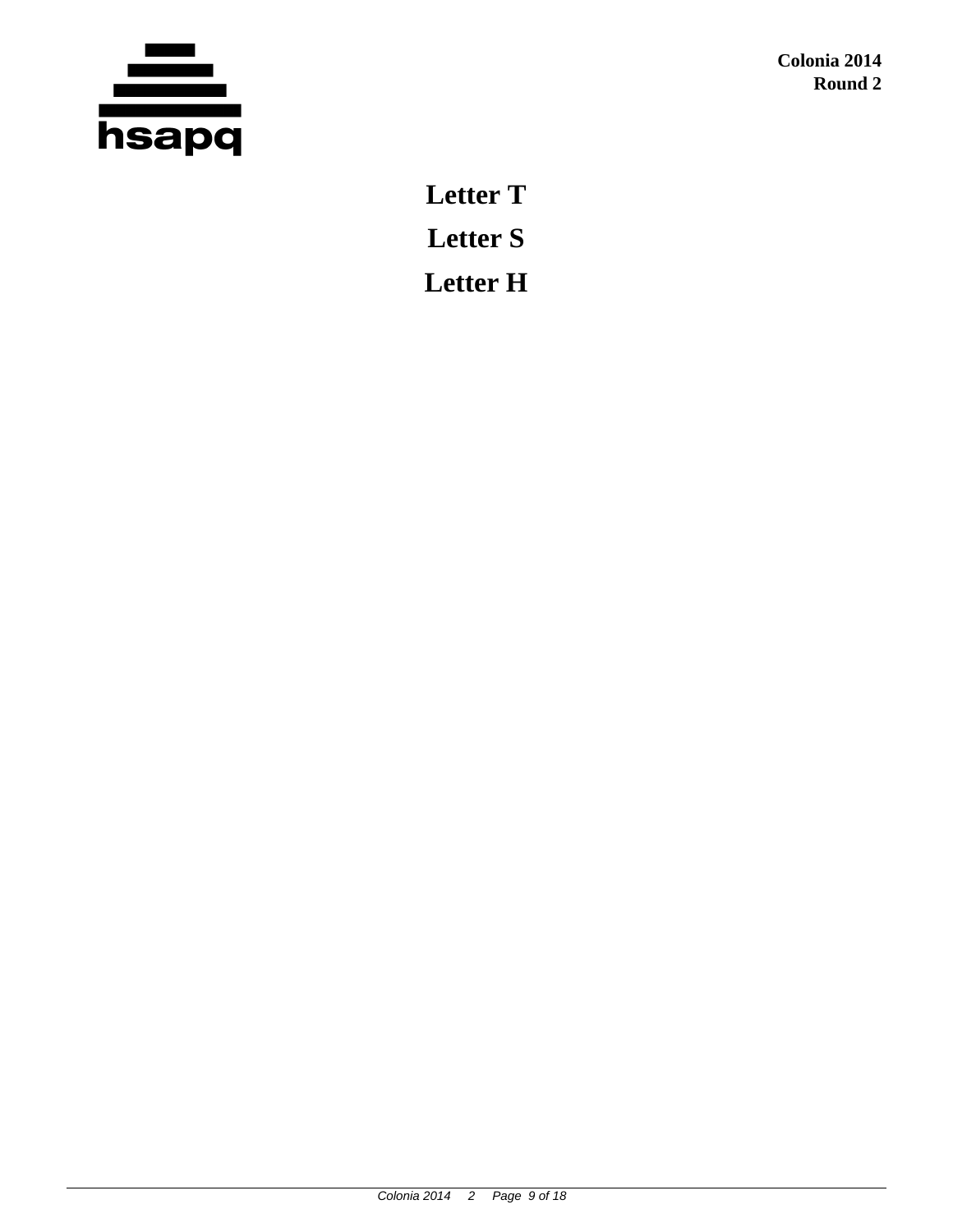Letter T [10] What author created the mischievous youth Tom Sawyer? ANSWER: Mark **Twain** [or Samuel Langhorne **Clemens**]

[10] What magazine founded in 1923 gives out of the Person of the Year award?

ANSWER: *Time*

[10] What transition metal element found in the Earth's crust has the symbol Ti?

ANSWER: **titanium**

[10] What Italian painter was known by a nickname meaning "little dyer"?

# ANSWER: **Tintoretto** [or Jacopo **Comin**; or Jacopo **Robusti**]

[10] What Verdi opera is about a courtesan named Violetta Valery?

ANSWER: *La traviata*

[10] What animal did William Blake say was "burning bright in the forests of the night" in a poem?

ANSWER: **tiger**

[10] What city, near modern-day Mexico City, was the capital of the Aztec empire?

ANSWER: **Tenochtitlan**

[10] What DNA sequences can change their position in the genome and are known as jumping genes? ANSWER: **transposons** [or **transposable elements**; or **TE**]

[10] What New Testament apostle was noted for his "doubting" of the resurrection of Jesus?

# ANSWER: **Thomas** [or **Didymus**]

[10] What Greek hero killed bandits like Sciron and Procrustes?

ANSWER: **Theseus**

052--105-0210-3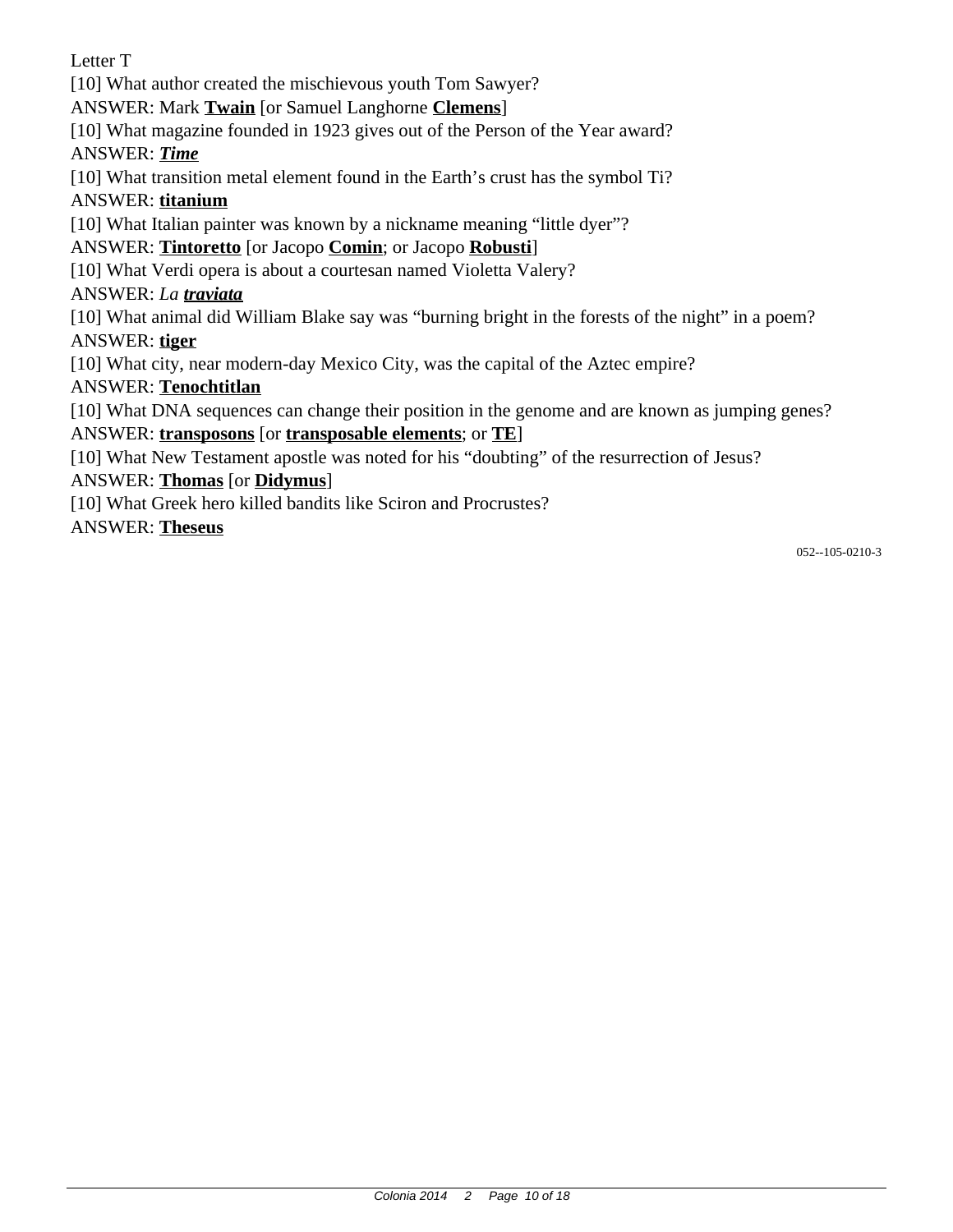Letter S

[10] What world leader used Sergei Kirov's assassination as the pretext for his Great Purge? ANSWER: Joseph **Stalin** [or Iosif Vissarionovich **Stalin**; or Ioseb Besarionis Dze **Jugashvili**]

[10] The east coast of what island is home to the active volcano Mt. Etna?

ANSWER: **Sicily**

[10] What Miles Davis album includes a jazz arrangement of the "Concierto de Aranjuez?"

ANSWER: *Sketches of Spain*

[10] What transition metal has the atomic symbol Ag?

ANSWER: **silver**

[10] What term denotes the weekly day of rest in Judaism and Christianity?

ANSWER: **sabbath** [or **shabbat**]

[10] What composition by Hector Berlioz includes movements named "March to the Scaffold" and "Dream of a Witches' Sabbath?"

ANSWER: *Symphonie Fantastique: Episode de la vie d'un artiste ... en cinq parties* [or *Fantastic Symphony: An Episode in the Life of an Artist, in Five Parts*]

[10] What "Magnificent" sultan ruled the Ottoman Empire during its zenith in the 16th century?

# ANSWER: **Suleiman**

[10] What poetic form has "Petrarchan" and "Shakespearean" varieties?

ANSWER: **sonnet**

[10] What nonessential organ replenishes the body's supply of red blood cells?

ANSWER: **spleen**

[10] In Catholicism, the process of canonization is required for one to be recognized as what sort of person? ANSWER: **saint**

020--105-0210-3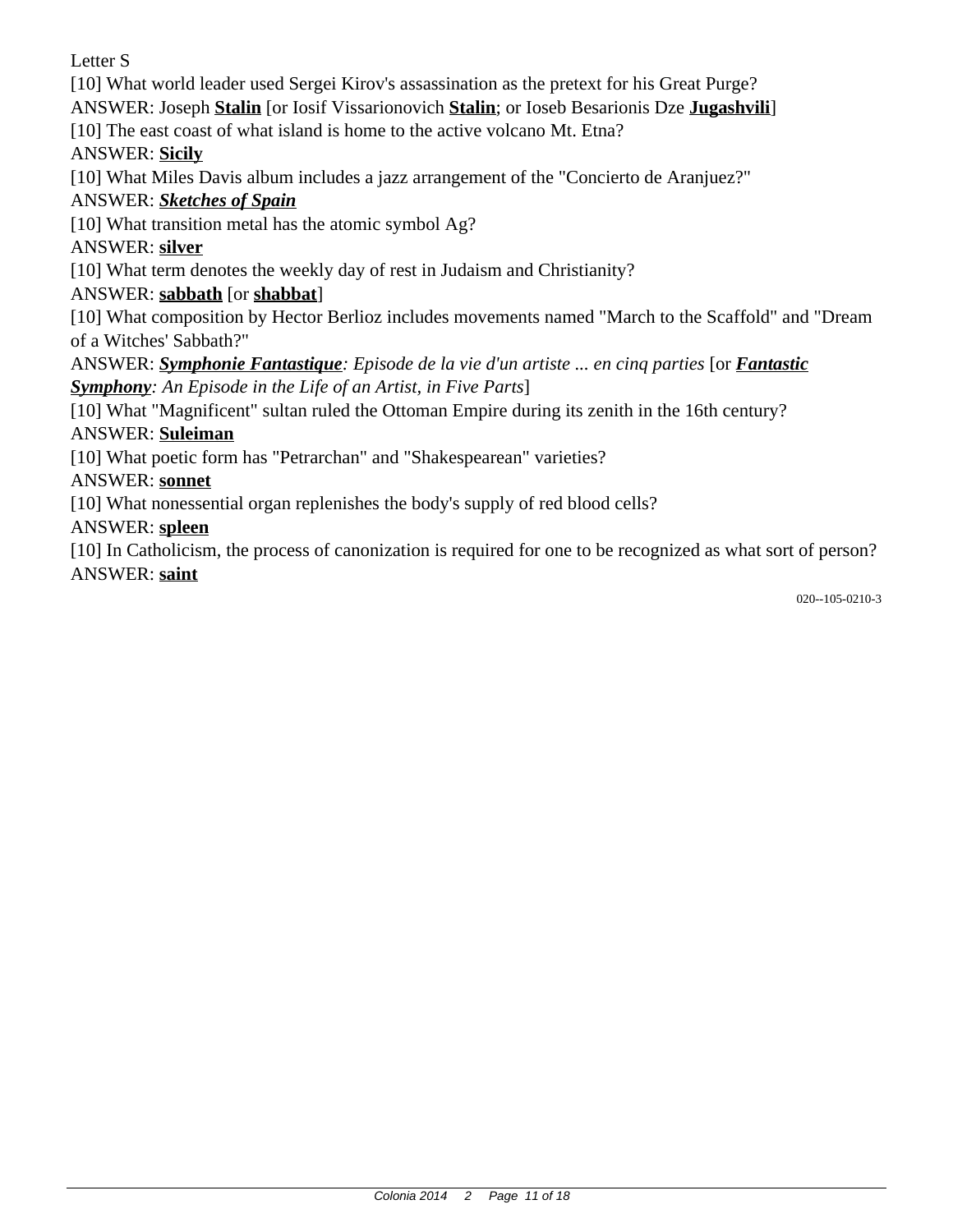Letter H

[10] What Roman Emperor suppressed the Bar Kokhba Revolt and built a wall at the limit of Roman territory in Britain?

ANSWER: **Hadrian** [or Publius Aelius **Hadrianus** Augustus]

[10] What group of poems by John Donne includes one titled "Death be not Proud"?

# ANSWER: **Holy Sonnets**

[10] What principle states that, if there is a lack of evolutionary pressure, a species' phenotypic and genotypic frequencies will remain constant?

ANSWER: **Hardy-Weinberg** principle [or **Hardy-Weinberg** Equilibrium]

[10] What is the term for the actions and sayings of Mohammad that are collected independently of the Koran?

## ANSWER: **Hadith**s

[10] What anthropologist showed that it was possible for early humans to have travelled across the Pacific to South America by sailing on the raft Kon-Tiki?

### ANSWER: Thor **Heyerdahl**

[10] What landscape painter painted a boat in *Breezing Up* and showed a man fighting to keep on course in *The Gulf Stream*?

## ANSWER: Winslow **Homer**

[10] What current Attorney General announced a program to cut back on long prison terms for low-level drug offenders?

### ANSWER: Eric **Holder**, Jr.

[10] What Caribbean nation was ruled by two dictators, members of the Duvalier family?

### ANSWER: **Haiti**

[10] What British author satirized house parties in a novel about the Wimbush family, *Crome Yellow*, and wrote about John the Savage in *Brave New World*?

### ANSWER: Aldous Leonard **Huxley**

[10] The ATLAS and CMS experiments have discovered what elementary particle, which gives other particles mass?

ANSWER: **Higgs** Boson

187--105-0210-3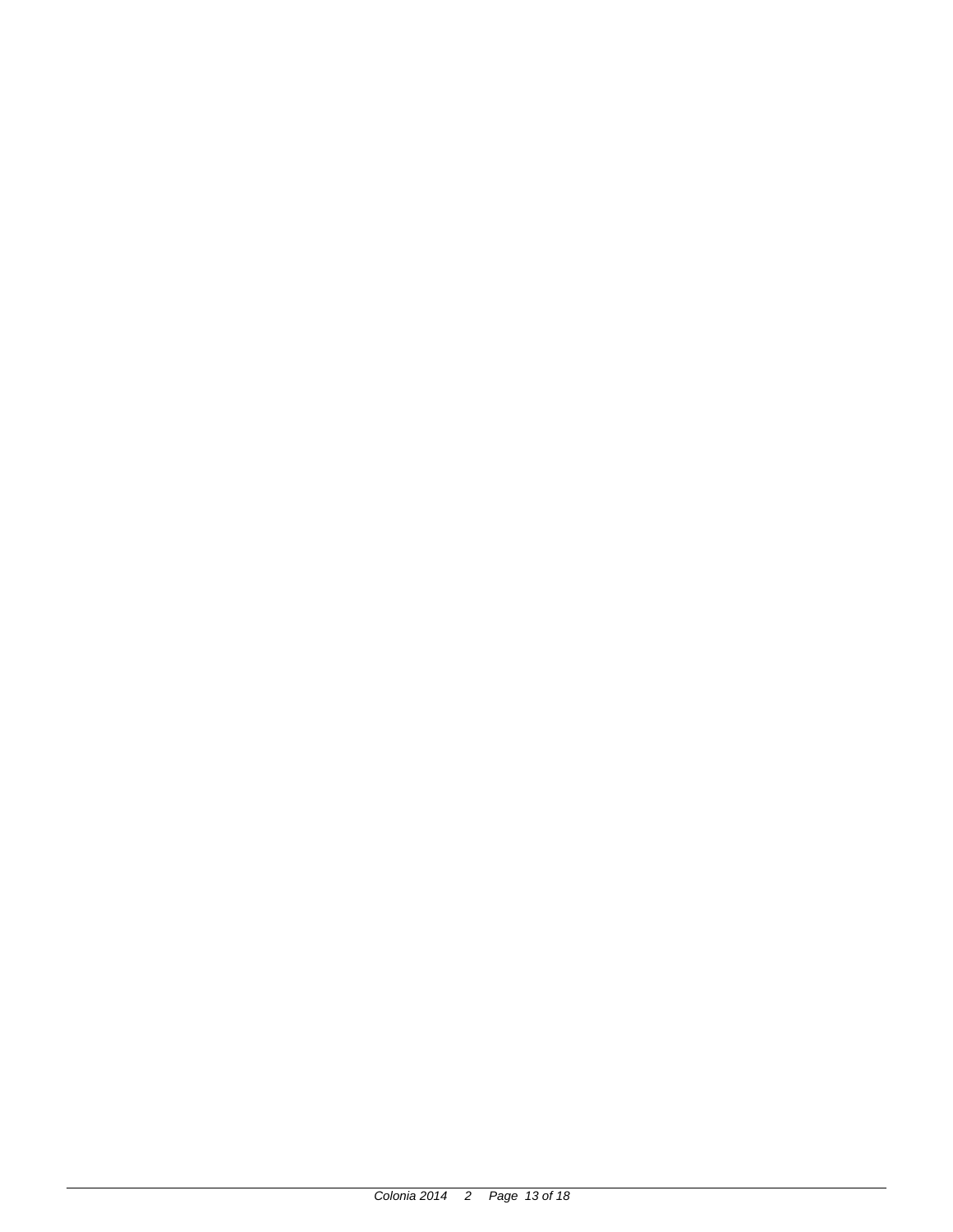

1. A specialized type of this organelle found in plants is the site of the glyoxylate (glai-OCK-sul-ate) cycle. Acatalasia (UH-cat-uh-LAHZ-ee-uh) results when this organelle lacks a key enzyme. Most disorders involving this organelle, such as infantile Refsum disease, result from mutations in PEX genes. A sharp reduction in the number of this organelle is observed in patients with Zellweger syndrome. This organelle contains the enzyme catalase (CAT-uh-layz). For 20 points, name this organelle that decomposes its namesake compound into oxygen and water. ANSWER: **peroxisome**

127--105-02101

2. In Jean-Antoine Watteau's painting *Pierrot,* a man of this profession can be seen with a donkey. A member of this profession, Franklin West, is taking notes in a painting that depicts a woman shielding her eyes. A melancholy man rests his face on his hand in Van Gogh's portrait of one of these men, Paul Gachet (guh-SHAY). In another painting, a man from this profession holds a needle near the corpse of the executed robber Aris Kindt. For 20 points, name this profession of Rembrandt's subject Nicolaes Tulp and Samuel Gross, who was depicted in a painting by Thomas Eakins. ANSWER: **doctor** [or equivalents, such as **physician**]

030--105-02102

3. This artist used a cast of the *Apollo Belvedere* as the basis for the folded arms of a Scotsman on an icy pond. This artist painted *The Skater* while he was still Benjamin West's protege. One of his paintings includes an ornamented table leg shaped like the Roman fasces (FAH-shayz), and captures its puffy-cheeked subject just after he had put his false teeth in. His most famous painting is an unfinished canvas known as the *Athenaeum* (AA-thuh-NAY-um). For 20 points, name this artist who painted the *Lansdowne* and one-dollar bill likenesses of George Washington. ANSWER: Gilbert Charles **Stuart**

020--105-02103

4. A method of root-finding named for this word is identical to Newton's method, but is used when no analytical derivative exists for the function. When two of these lines are drawn from a single point to a circle, then the length of the segment times the length of the external segment is constant. The derivative of this function of x equals this function of x times the tangent of x. For 20 points, give this word that refers to any line that passes through a curve twice. ANSWER: **secant**

190--105-02104

5. This artist's "nuclear mysticism" period includes his version of the Crucifixion, which depicts Jesus on a hypercube crucifix. This artist included twenty-eight depictions of the Venus de Milo in *Hallucinogenic Toreador.* This man collaborated with Luis Bunuel on the film *An Andalusian Dog.* For 20 points, name this artist who created a painting in which ants cover the face of one of several melting clocks. ANSWER: Salvador Domingo Felipe Jacinto **Dali** i Domenech, 1st Marques de Dali de Pubol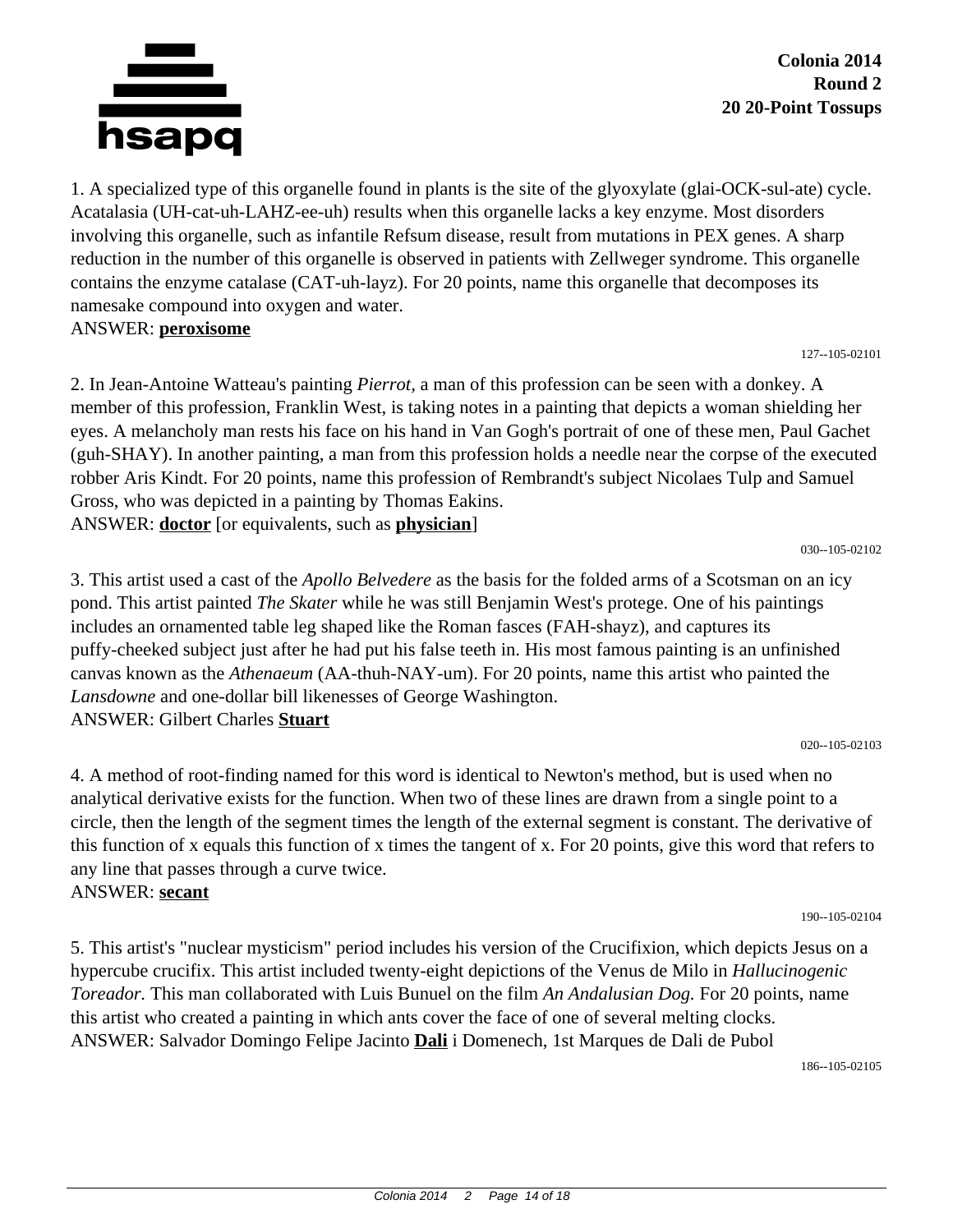6. This state has the largest sea cave in the United States, which has a two-hundred-foot elevator down to its lookout to watch Steller sea lions. This state is the westernmost of the two states that do not allow most drivers to pump their own gas. A 125-foot column inspired by Trajan's column is located in this state's city of Astoria. The Phantom Ship and Old Man of the Lake are both located in this state, where a caldera filled with water, creating Crater Lake. For 20 points, name this state in the Pacific Northwest where the Willamette Valley is located.

ANSWER: **Oregon**

7. Apomixis (EY-poh-MIKE-sis), also known as a clonal version of this process, can occur in species that utilize the ZW sex-determination system. Automixis (AWE-toh-MIKE-sis) occurs when the eggs in this process do undergo meiosis. This process occurs naturally in invertebrates such as aphids, rotifers and nematodes (NEE-muh-tohdz). This form of reproduction has been observed in vertebrate species such as hammerhead sharks and Komodo dragons. For 20 points, identify this form of asexual reproduction, named from the Greek for "virgin birth," in which an unfertilized egg becomes a new organism. ANSWER: **parthenogenesis** [prompt on asexual **reproduction**]

8. The Tempo program is used to find and model these objects, which are sometimes surrounded by a plerion. An example of these objects in Virgo is surrounded by the first discovered extrasolar planets. A binary example of them was used to indirectly prove the existence of gravitational waves by Hulse and Taylor. Burnell and Hewish named the first discovered one LGM-1 and noted that its emissions were periodic. For 20 points, name these highly magnetized rotating stars that periodically emit radiation. ANSWER: **pulsar**s [or **pulsating star**s; prompt on neutron **star**s]

9. The Grandfather geyser field is located in this region. The Very Large Telescope is located in the Paranal (pah-rah-NAHL) Observatory in this region. The few mammal species native to this area include a variety of grey fox, Darwin's leaf-eared mice, and the viscacha (vees-CAH-chuh). Owing to El Nino, the southern portion of this desert annually flowers between September and November. This desert is rich in copper and nitrate deposits, the latter of which sparked the War of the Pacific. For 20 points, name this driest hot desert in the world, located to the west of the Andes.

#### ANSWER: **Atacama** Desert

10. This city besieged Saguntum to break a peace. A politician who hated this city showed its proximity by spreading fresh figs on the Senate floor, and added to the end of every speech that it "must be destroyed." This city, founded by Phoenician traders, lost at Zama to Scipio Africanus after the failure of elephants under a general from its prominent Barca family. For 20 points, name this loser of the Punic Wars to Rome that had forces commanded by Hannibal.

ANSWER: **Carthage** [or **Carthago**; or **Kart-hadasht**]

11. Materials with this property exhibit a phenomenon in which heat is transferred by waves called second sound, resulting in a material with this property having the highest known thermal conductivity. In 2004, a team at Penn State first witnessed this property in a solid, which at first was thought to be a Bose-Einstein condensate. Materials with it can form a thin Rollin film and creep out of a container. This property is observed below a sharp discontinuity at 2.17 Kelvin, the lambda point. For 20 points, name this property observed when viscosity goes to zero at low temperatures. ANSWER: **superfluid**ity

023--105-02106

048--105-02108

104--105-02110

064--105-02111

020--105-02109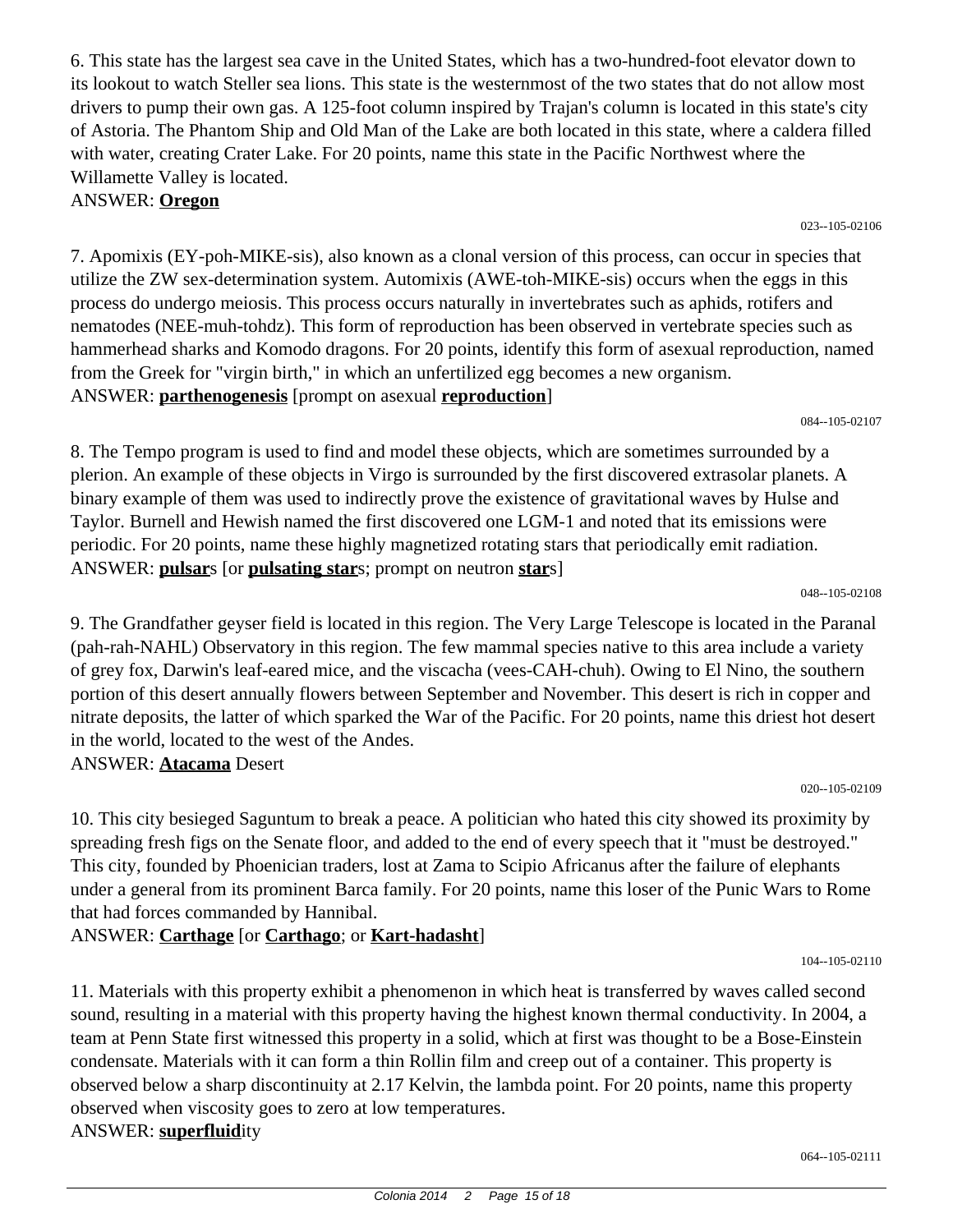12. In one novel from this country, a man escapes his family living in a big city to begin an affair with the denizen of a hot springs town. Another author from this country described the arson of one of its landmarks in *The Temple of the Golden Pavilion,* and killed himself on television after staging a failed right-wing coup. A story from this country describes a girl's attempt to fold a thousand paper cranes to cure her leukemia. For 20 points, name this Asian nation.

ANSWER: **Japan** [or **Nippon**-koku; or **Nihon**-koku]

13. A difference of opinion exists between using "qabd" (KAH-bid) or "sadl" (SAH-dil) positioning during one portion of this action. This action is immediately preceded by an optional "iqama" (EE-kah-mah), and one ends it by performing "tasleem" on at least one side of the body. Examples of this action include "fajr" (FAH-jur), which is performed after "suhoor" and before sunrise during Ramadan. Each "rak'ah" of this action begins with a declaration of "Allahu Akbar." For 20 points, identify this second pillar of Islam. ANSWER: daily **prayer** [or word forms; or **salaah**; or **salaat**; or **dhuhr** until "fajr" is read; or **asr** until "fajr" is read; or **maghrib** until "fajr" is read; or **isha** until "fajr" is read; or **fajr** until it is read]

066--105-02114

14. Crossdating these things is commonly done with a skeleton plot. Portions of these structures that occur early in a season are typically lighter than portions later in a season, allowing for visual identification of their boundaries. These things are the primary object of interest in the field of dendrochronology. Because the width of these things varies mostly as a result of precipitation, they can be used to construct past precipitation records. For 20 points, identify these patterns visible in a cross-section. ANSWER: tree growth **ring**s

15. This concept is the first word in the title of a Sigmund Freud book that explains why the homosexual Dora feels revolted by Herr K. The "latent" form of this concept results from exposure to the conditioned stimulus before beginning a classical conditioning experiment. Clark Hull theorized a "reactive" form of this concept. If an animal learns that the presence of a conditioned stimulus signifies the lack of the unconditioned stimulus, this form of conditioning is said to have occurred. For 20 points, name this suppression of behavior that is contrasted in conditioning with excitation. ANSWER: **inhibition**s [or **inhibitory**]

16. This character insults a "miserable, tub-trading" group of people as "sniveling cowards with their longbows and black arrows." This character was wounded by Girion, a ruler of Dale, whom he then killed. Another character talks to this creature and calls him "the Stupendous" and "the Unassessably Wealthy." At the end of a 2013 film, this creature, voiced by Benedict Cumberbatch, leaves Lonely Mountain and heads toward Lake Town. For 20 points, name this dragon from *The Hobbit* series. ANSWER: **Smaug**

023--105-02116

080--105-02117

17. This composer's Symphony Number 4 in D minor opens with a fast movement marked *Lebhaft* (LAYB-hoft). This composer was confined to an asylum after throwing himself into the Rhine in a failed suicide attempt brought on by syphilis. This composer included "Traumerei" (TROW-mer-ai) in a set of piano pieces called "Scenes from Childhood." This composer's first symphony is nicknamed the "Rhenish." For 20 points, name this German composer who wrote a number of famous pieces for his wife, Clara Wieck.

#### ANSWER: Robert **Schumann**

020--105-02112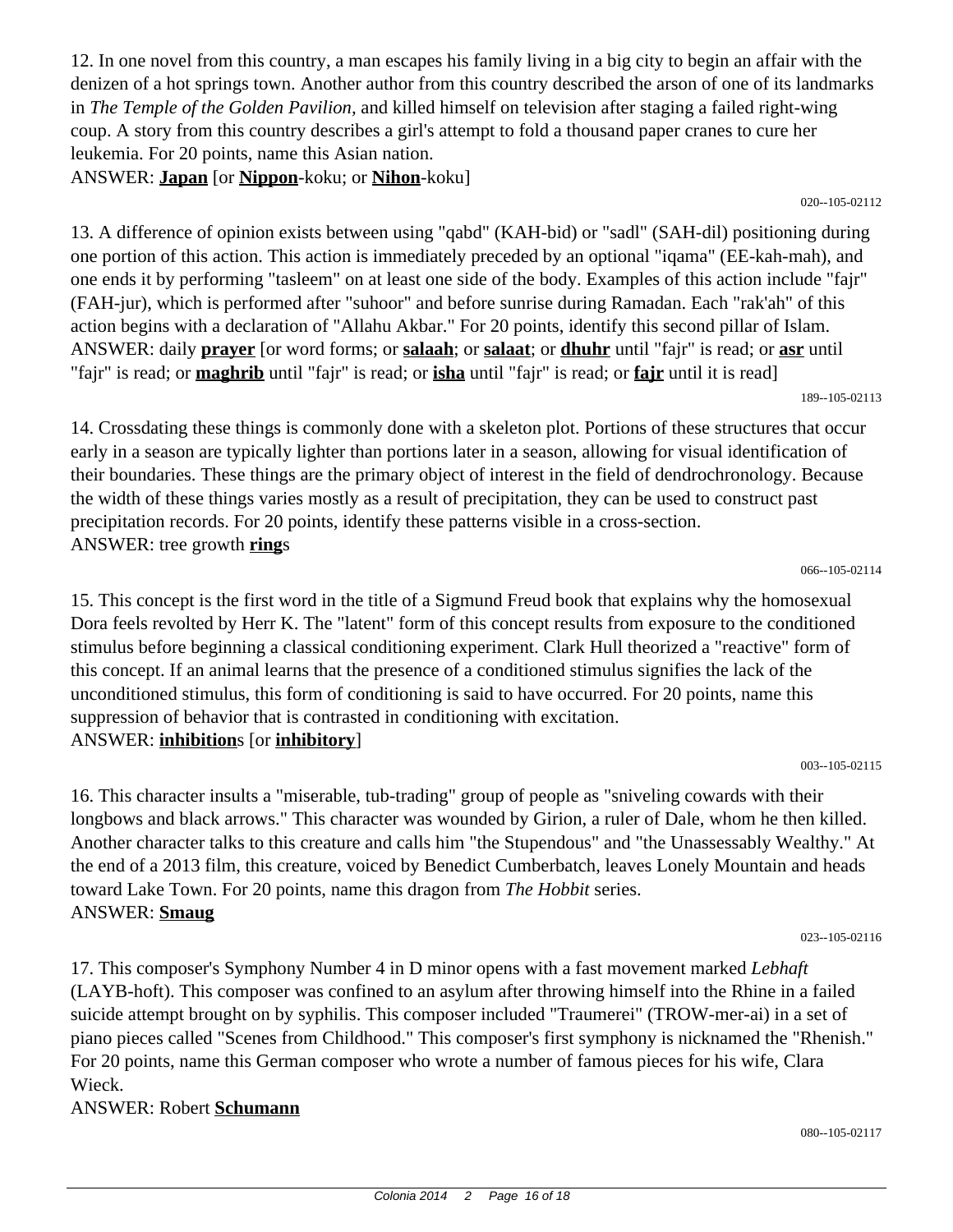18. This thinker believed that sympathy works by turning "ideas" of another person's passion into what he called "impressions" in the mind. Summaries of this man's work ended the "dogmatic slumber" of Immanuel Kant. He allowed induction only in the ase of a "missing shade of blue" in a book drawing on his earlier *Treatise of Human Nature.* For 20 points, name this Enlightenment empiricist skeptic who wrote an *Enquiry Concerning Human Understanding* in his native Scotland. ANSWER: David **Hume**

104--105-02118

19. The derivative with respect to particle number of a quantity named for this scientist gives the chemical potential. A law named for this scientist states that the number of constituents minus the number of phases plus two equals the degrees of freedom. For spontaneous reactions, the change in his namesake quantity is negative; that namesake quantity is calculated as enthalpy minus quantity temperature times entropy. For 20 points, identify this American chemist who lends his name to a type of free energy. ANSWER: Josiah Willard **Gibbs**

127--105-02119

20. This goddess pulled a handful of hair out of the chest of Brontes after he placed her on his knee. This goddess killed the giants Otus and Ephialtes by tricking them into throwing a spear at each other. This goddess sent a boar to rampage through Calydon. Actaeon was transformed into a stag after he witnessed her bathing in a stream, and Leto gave birth to this goddess on Delos with her brother. For 20 points, name this Greco-Roman goddess of the hunt.

ANSWER: **Artemis** [or **Diana**]